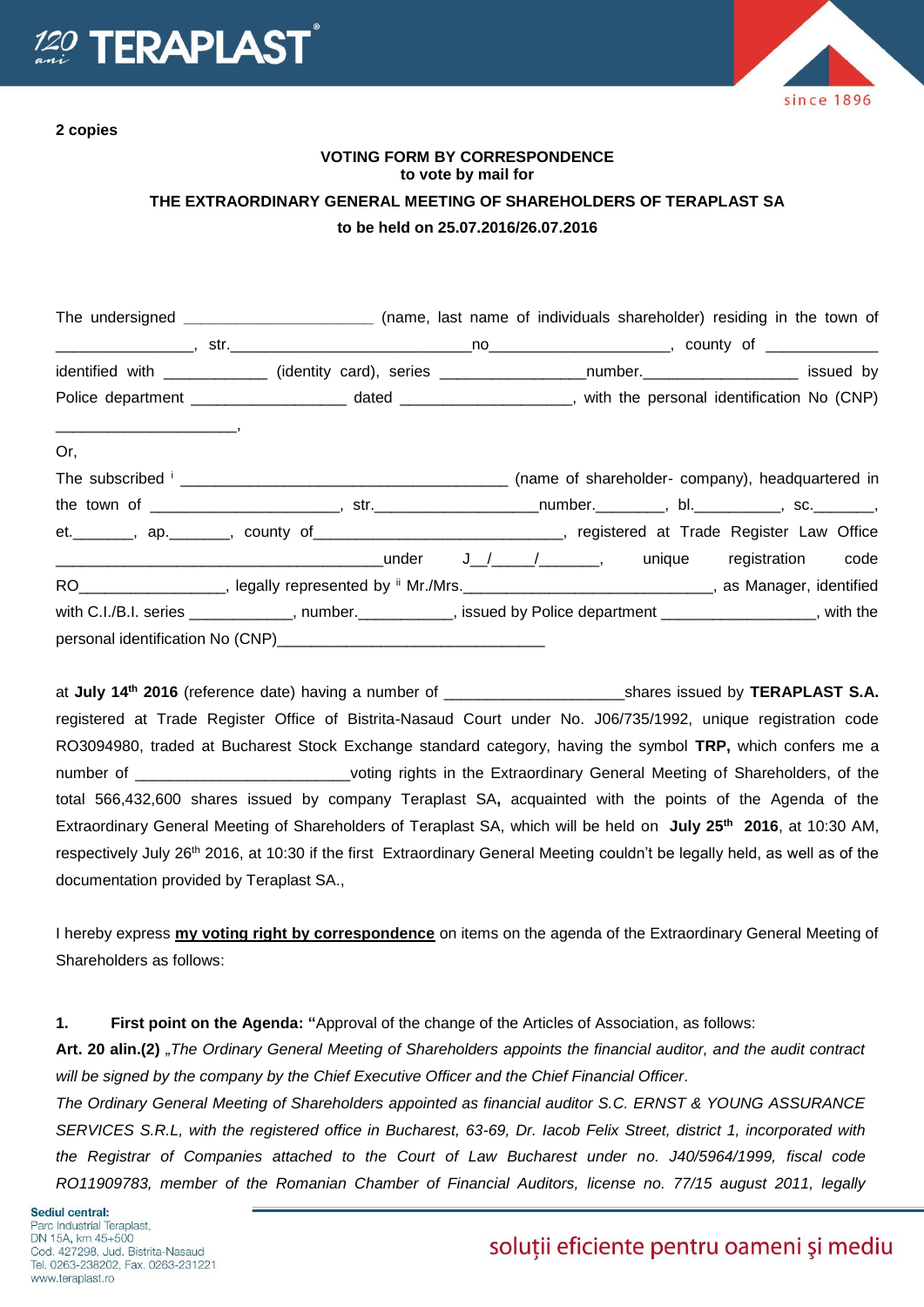*represented by Mr. Collins Garry Rex, as financial auditor of the Company."* **will modify and will have the following content:** 

*"The Ordinary General Meeting of Shareholders appoints the financial auditor, and the audit contract will be signed by the company by the Chief Executive Officer and the Chief Financial Officer."*

| <b>For</b> | <b>Against</b> | Abstaining |
|------------|----------------|------------|
|            |                |            |

**2. Second point on the Agenda:** "Establishing the **registration date** which serves to identify the shareholders who will be affected by the decisions adopted by the General Ordinary Meeting of Shareholders. The date proposed by the Board of Administration is **August 12th 2016***".*

| <b>For</b> | <b>Against</b> | Abstaining |
|------------|----------------|------------|
|            |                |            |
|            |                |            |

**3. Third point on the Agenda:** "Approval of the date **August 11th 2016** as **"ex-date"**, respectively the date previous to the registration date when the financial instruments, subject of the decision of the corporate bodies, are transacted without the rights resulting from such decision, pursuant to art. 2 letter f) of Regulation No. 6/2009 regarding the exercise of certain rights of the shareholders within the general assemblies of the trading companies, amended and completed by Regulation no. 13/2014 regarding the amendment and completion of certain regulations issued by the Security National Board (herein referred to as NSC Regulation No. 6/2009)."

| For | <b>Against</b> | Abstaining |
|-----|----------------|------------|
|     |                |            |
|     |                |            |

**4. <b>Fourth point on the Agenda:** "Empowering the Chairman of the Board of Directors, Mr. Dorel Goia, to sign the EGMS decision and the modified Articles of Association, in the name and on behalf of the shareholders present at the meeting".

| For | <b>Against</b> | Abstaining |
|-----|----------------|------------|
|     |                |            |

**5. Fifth point on the Agenda:** "Empowering the legal adviser, Mrs. Bretfelean Diana, identified by ID series XB no. 515915, issued by the Police Department of Bistrita on 13.06.2016, to accomplish all formalities regarding registration of the EGMS Decision at the Commercial Registry of Bistrita-Nasaud Tribunal and to publish this decision in the Official Gazette of Romania, Part 4."

| For | <b>Against</b> | Abstaining |  |
|-----|----------------|------------|--|
|     |                |            |  |

**I hereby attach a copy of valid identification ii/ registration certificate copy iii**

**Note: Please tick the "X" in the appropriate box vote**. **The other cells shall not be completed with any sign.**